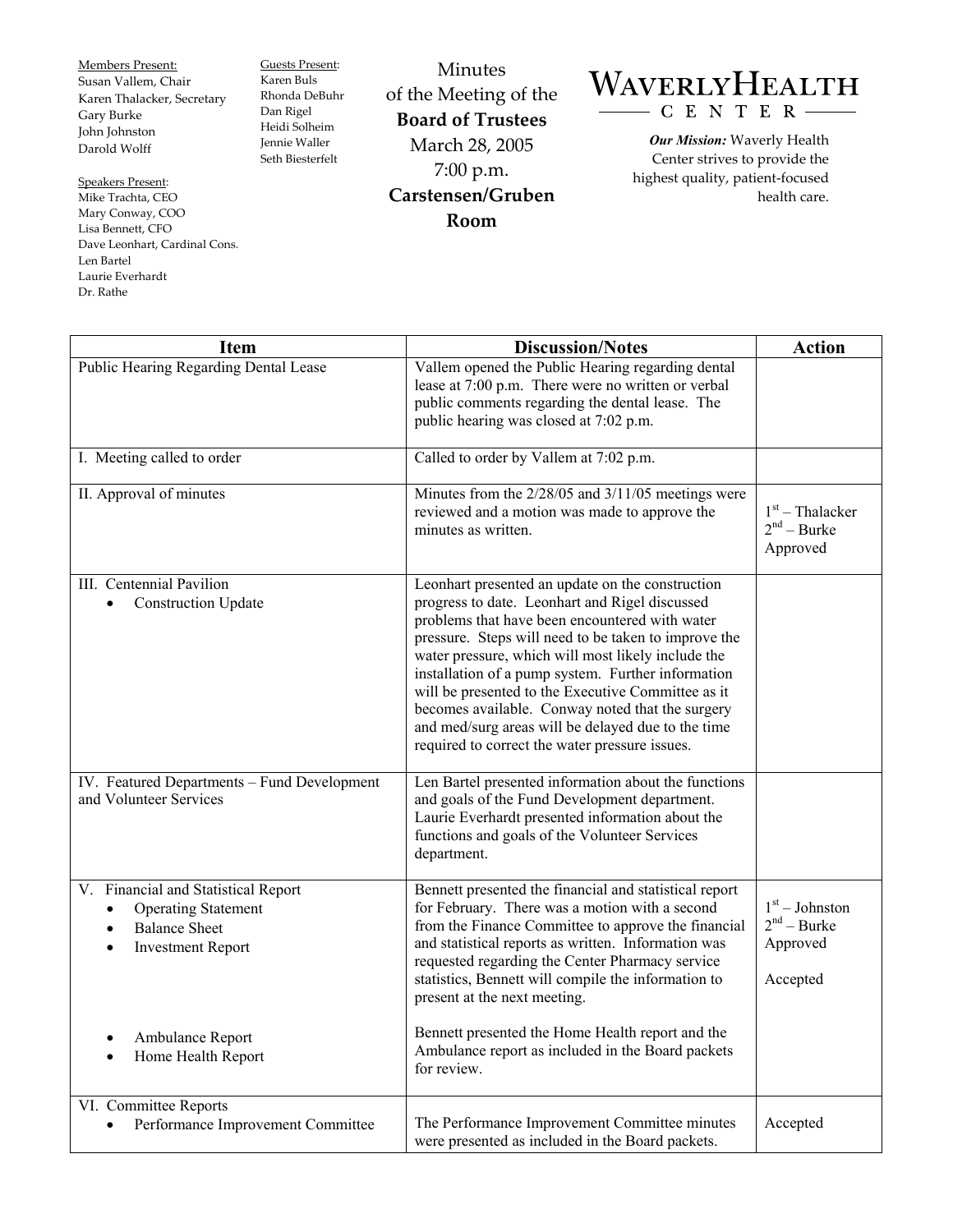| VII. C.E.O.'s Report<br>Approval of Dental Lease                                                                                                                                                                                                                                                                                                                                                        | A motion was made to approve the lease of office<br>space to Dr. Alan Phillips in the $220 \, 10^{th}$ Street S.W.<br>property. Dr. Phillips will rent the space that he is<br>currently occupying for \$750.00 per month, this<br>amount includes water and gas. The lease also<br>specifies that if property taxes are assessed, Dr.<br>Phillips will be responsible for paying his portion of<br>the taxes.<br>Trachta presented a federal grant opportunity that is<br>being pursued by the Home Health department. The<br>grant would be used to purchase hardware and<br>software for tele-monitoring of Home Health<br>patients. The total amount of the project is \$96,000.<br>Federal grant funds of \$82,000 are available to us if<br>we commit to providing a \$14,600 match. A motion<br>was made to approve the expenditure of \$14,600 for<br>hardware and software as our match for the federal<br>grant and to authorize Trachta to sign the grant<br>contract. | $1st - Johnston$<br>$2nd - Burke$<br>Approved<br>$1st$ – Thalacker<br>$2nd - Wolf$<br>Approved |
|---------------------------------------------------------------------------------------------------------------------------------------------------------------------------------------------------------------------------------------------------------------------------------------------------------------------------------------------------------------------------------------------------------|-----------------------------------------------------------------------------------------------------------------------------------------------------------------------------------------------------------------------------------------------------------------------------------------------------------------------------------------------------------------------------------------------------------------------------------------------------------------------------------------------------------------------------------------------------------------------------------------------------------------------------------------------------------------------------------------------------------------------------------------------------------------------------------------------------------------------------------------------------------------------------------------------------------------------------------------------------------------------------------|------------------------------------------------------------------------------------------------|
| VIII. Medical Staff Report                                                                                                                                                                                                                                                                                                                                                                              | Dr. Rathe reported that Dr. Glascock will be<br>assuming the role of OB department chair. Dr. T.<br>Skierka had previously served as chair. The sub-<br>committee of the OB department is working to<br>develop guidelines for when an OB consult will be<br>required.<br>Dr. Rathe also reported that Dr. Bell will be<br>assuming the role of Surgery department chair when<br>Dr. Morey becomes the President of the Medical<br>Staff in June.                                                                                                                                                                                                                                                                                                                                                                                                                                                                                                                                 |                                                                                                |
| IX. Old Business                                                                                                                                                                                                                                                                                                                                                                                        | None.                                                                                                                                                                                                                                                                                                                                                                                                                                                                                                                                                                                                                                                                                                                                                                                                                                                                                                                                                                             |                                                                                                |
| X. New Business<br>Appointments to the Medical Staff:<br>Terrie Thurm, ARNP<br><b>Expiration of Medical Staff Privileges</b><br>(non-renewal):<br>Donald Mueller, M.D.<br>Hubert Oakley, M.D.<br>· William Pordy, M.D.<br>Provisional to Regular Medical Staff<br>Privileges:<br>· Paula Anderson, ARNP<br>• Annette Geary, ARNP<br>· Suzanne Glascock, M.D<br>• Qiang Li, M.D.<br>Gregory Neyman, M.D. | Trachta presented the appointment to the Medical<br>Staff, the expiration of Medical Staff privileges, and<br>provisional to regular Medical Staff privileges as<br>listed at left. The files have been reviewed by the<br>Executive Committee of the Medical Staff and are<br>recommended for approval. A motion was made to<br>approve each of the items as individually considered.                                                                                                                                                                                                                                                                                                                                                                                                                                                                                                                                                                                            | $1st - Wolf$<br>$2nd - Burke$<br>Approved                                                      |
| New/Revised Policies:<br>Code Blue - Patient Care<br>• Code Blue in the Operating<br>Rom/PACU - Surgical Complex<br>• CPR Certification & Recertification -<br>Human Resources<br>• Dobutamine Stress Echo-                                                                                                                                                                                             | Trachta presented the new/revised policies as<br>included in the packet and listed at left. A motion<br>was made to approve the policies as written.                                                                                                                                                                                                                                                                                                                                                                                                                                                                                                                                                                                                                                                                                                                                                                                                                              | $1st$ – Thalacker<br>$2nd - Johnston$<br>Approved                                              |